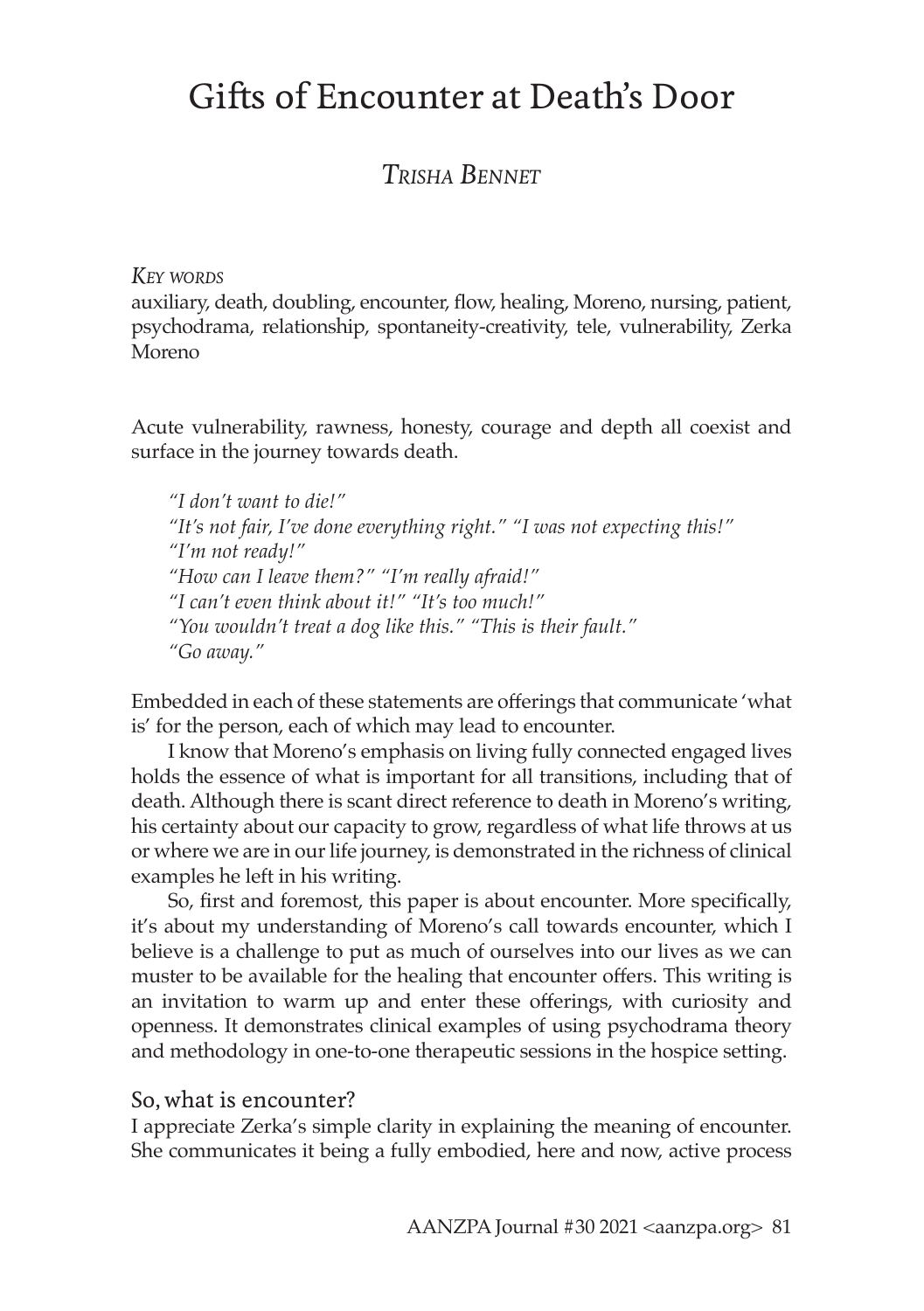of engagement. "Encounter means that the two persons not only meet but also experience and comprehend one another, each with his whole being..." (Moreno, 2006, p. 209).

Moreno's clinical examples demonstrate psychodrama as an active methodology. This emphasis serves to breathe life into psychodrama theory. Following his example, I move straight to the stage where action takes place and follow these clinical examples with theoretical discussion. (NB: Attention has been given to ensure client confidentiality)

#### Ada: Warming up and entering the unknown.

I received a referral to see 80-year-old Ada, apparently "shut down" and "not engaged" with staff who were trying to assist her. Ada was bedridden with a painful, smelly, disfiguring, fungating tumour. Her physical pain had improved with medical input.

I had previously introduced myself to gain consent for contact and an initial experience of her. During this time, I asked her a little about the life she lived and discovered that she lived alone, spending much of her time in solitude in her beloved garden. Ada enjoyed visits from her three adult children who

lived out of town. She expressed a sad acceptance that their relationships were strained, so they never visited together. I had left the room having organized a time to see her and felt heaviness in response to her flattened affect. My sense was of a woman in touch with nature and family relationships which were sources of comfort and life to her. She valued life and was capable of social interaction. It was apparent that something was prompting a primitive response in her.

As I prepare for my second contact with Ada, I notice my blankness. I have no idea how, or if, I can assist her. Unusually, I am troubled with feelings of anxiety as I contemplate being with her. It seems important to settle myself. Listening to this prompt, I walk quietly in the garden and consciously breathe in the stillness and life that is present. I notice the Kowhai tree and am drawn to its buds, just beginning to burst. Thinking of her, I pick a small twig, the flowers unfolding flesh quietly stand out. I am conscious of my bodily response to Ada and my wish to be as present and available to her as possible.

I enter the room and pull a chair up close to Ada's bed and give her the flower. I say, "I was walking in the garden out there thinking of you and saw this flower."

We begin to talk about her garden and her life.

Ada says very little, and I match her level of responsiveness.

Staying calm, I remind myself that my role is to sit alongside her and resist the urge to try to fix anything.

We wander together around the garden in her mind with several pauses.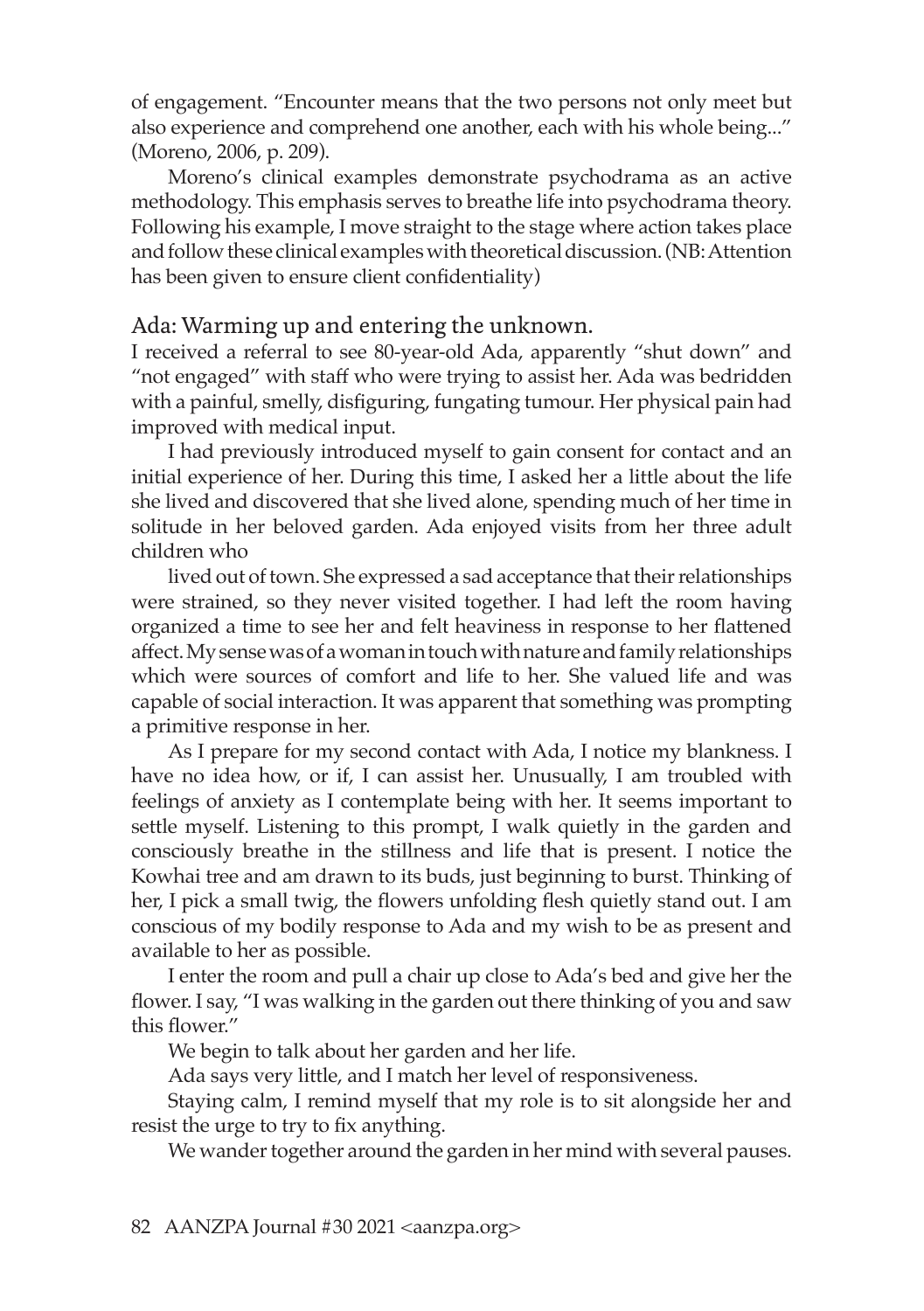Eventually Ada says, "How can you stand being near me?"

Feeling the full force of her disdain, for her tortured body, as a painful tension in my chest, I respond,

"What is it like for you that your body is like this?"

Her eyes well with tears and she continues, "I don't know how anyone can do this."

I respond, "This is torture for you...it is hard to know yourself anymore when this is happening to your body."

Looking downward, she nods, remains wordless and full of feeling.

I pause, then I say, "It is hard to imagine that anyone could stand bearing what you have to bear". Listening to the prompt of a childhood memory I continue, "Sitting here with you I am remembering being outdoors with my mum when I was little."

I speak about my mother walking with me in the paddock, noticing and pointing out the beauty in what were considered weeds. Her ability to see goodness and convey her depth of contact with the natural world somehow seems relevant to Ada right now, as we are talking about this tumour that is taking her life away.

This very private woman then speaks directly about her embarrassment of needing staff assistance with this smelly tumour.

I continue responding to her, "You know, us human beings are designed to need and help each other. Sometimes it is easier to be the helper than the one that needs help. I know that this is true for me too."

Ada visibly relaxes and we return to speaking about the garden before I take my leave.

Following this brief encounter Ada allowed her 'physical cares' to take place and engaged with staff. I believe Encounter between Ada and myself occurred when we allowed each other to be seen.

### Edna: Doubling and being a full auxiliary to facilitate the encounter in a single meeting

The nursing staff had referred Edna. They had been struggling with her constant demands and concerned about her agitation and anxiety.

With this in mind, I enter her room. Her frailty and anxiety immediately 'hit me'. I introduce myself then quieten myself and sit still for a few minutes. I notice an ease between us, even though no words are spoken. Listening to my body experience in her presence, words emerge in my mind. I then double her saying "I'm frightened...I don't want to die".

Edna responds, "I don't want to die twisted up in my face and hands and be like that forever". I enquire about what makes her think this might happen.

She explains her experience of seeing her grandmother at death when she was a child. I say, "So, you don't want to die like her, all twisted up?"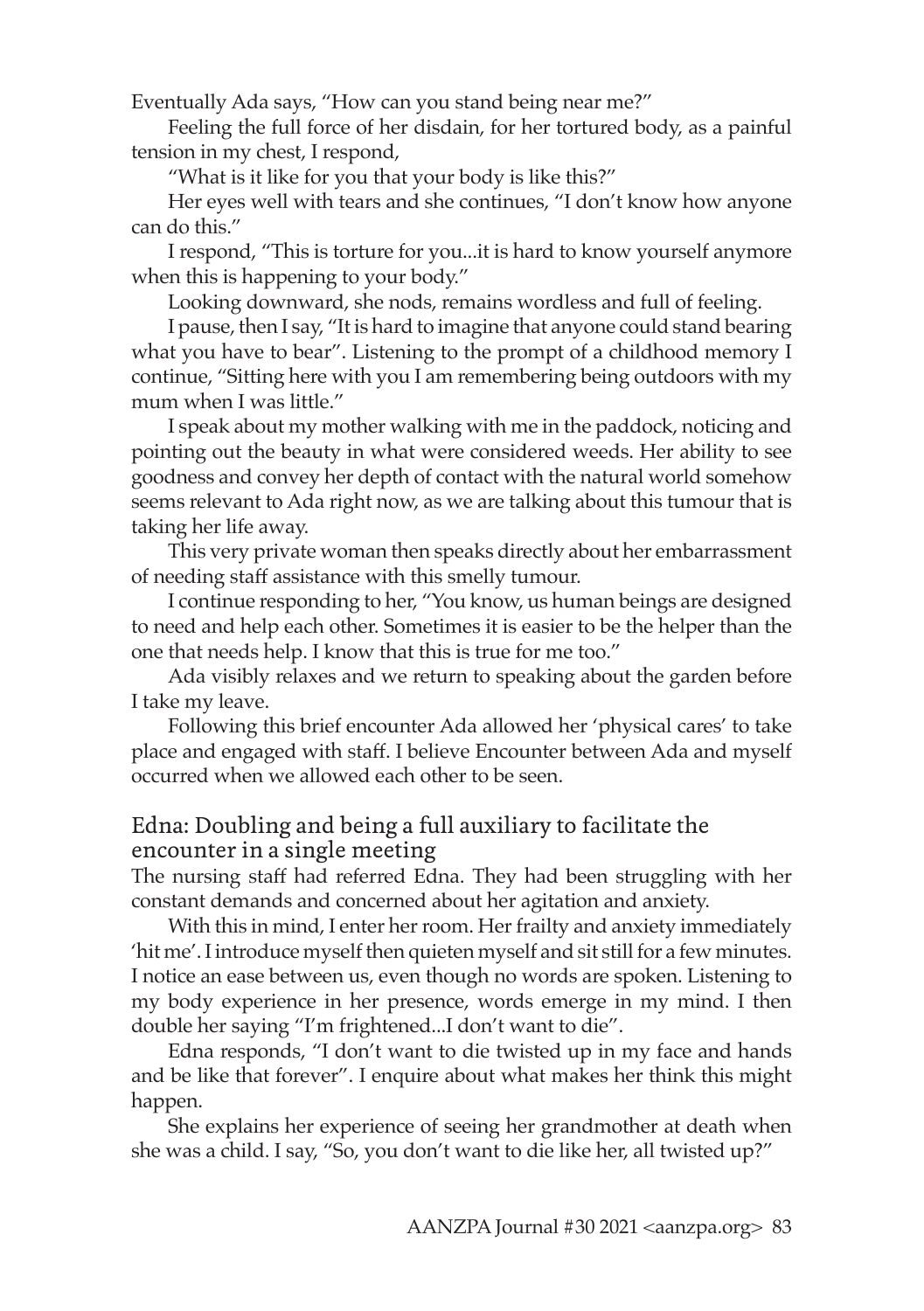"No", she replies.

Noticing the pad beside her that has unrecognizable scribbles on it, I ask, "Do you want me to write that down for you?"

She nods and I speak her words clearly as I write, *"I do not want to die all twisted up in my face and hands and be like that forever".*

I invite her to sign her words; she does this with a tiny scribble. This simple action leaves her deepest wish visible for all to see. Once written, her words sit clearly in the world and fully in Edna.

She then asks for one of her cigarettes and says, "Now I can relax." I smile and nod, feel the ease settle in my own gut and am heart warmed by this tiny interaction.

Staying in relationship we voice our mutual respect. She says, "You are a special woman". I respond, "It takes one to know one".

I offer her another time in a few days. She agrees, adding "If I'm here", as she reaches out and kisses me in farewell. We both know she might not be alive by our next scheduled meeting, and indeed…she is not.

#### Creating the conditions for the possibility for encounter

The psychodramatist's fully embodied self, through encounter, is required to bring communication fully to life. Thus, healing occurs in the space between the two individuals. The self through encounter is a primary therapeutic instrument.

I understand healing through encounter to encompass and utilize information that is interpersonal (telic), intra psychic (in the mind and spirit) and auto telic (tele of one's self), where the interaction of these forces forms the healing dynamic. I bring qualities into the room (including thoughts, feelings, insights, energy, spiritual flow), that are present within me (conscious and unconscious). What I am warmed up to is in the foreground. This sits together with whatever is in the person (protagonist) and what s/ he is warmed up to. Where I sit has an impact on the quality of what is possible and the warm-up of the person I am with. "Bodily contact…most indicated if it gives the patient the warmth and immediacy of pulsating life in an area in which he is in need — not only in words, but in action." (Moreno, J. & Moreno, Z., 1969). Like standing on the physical stage in classical Psychodrama, close proximity communicates that work is about to take place. I pull a chair as close to the person as my reading of the telic information will allow me. Where possible, I ensure that proximity enables physical contact. Verbal interaction emerges from the reflective space, intentionally prepared prior to entering the room, and then allowed once contact is established in the room. What I notice in my body and mind in response to the person is verbalized.

Encounter occurs where meeting and flow is created/allowed between two individuals. In this flow, verbal and non-verbal information is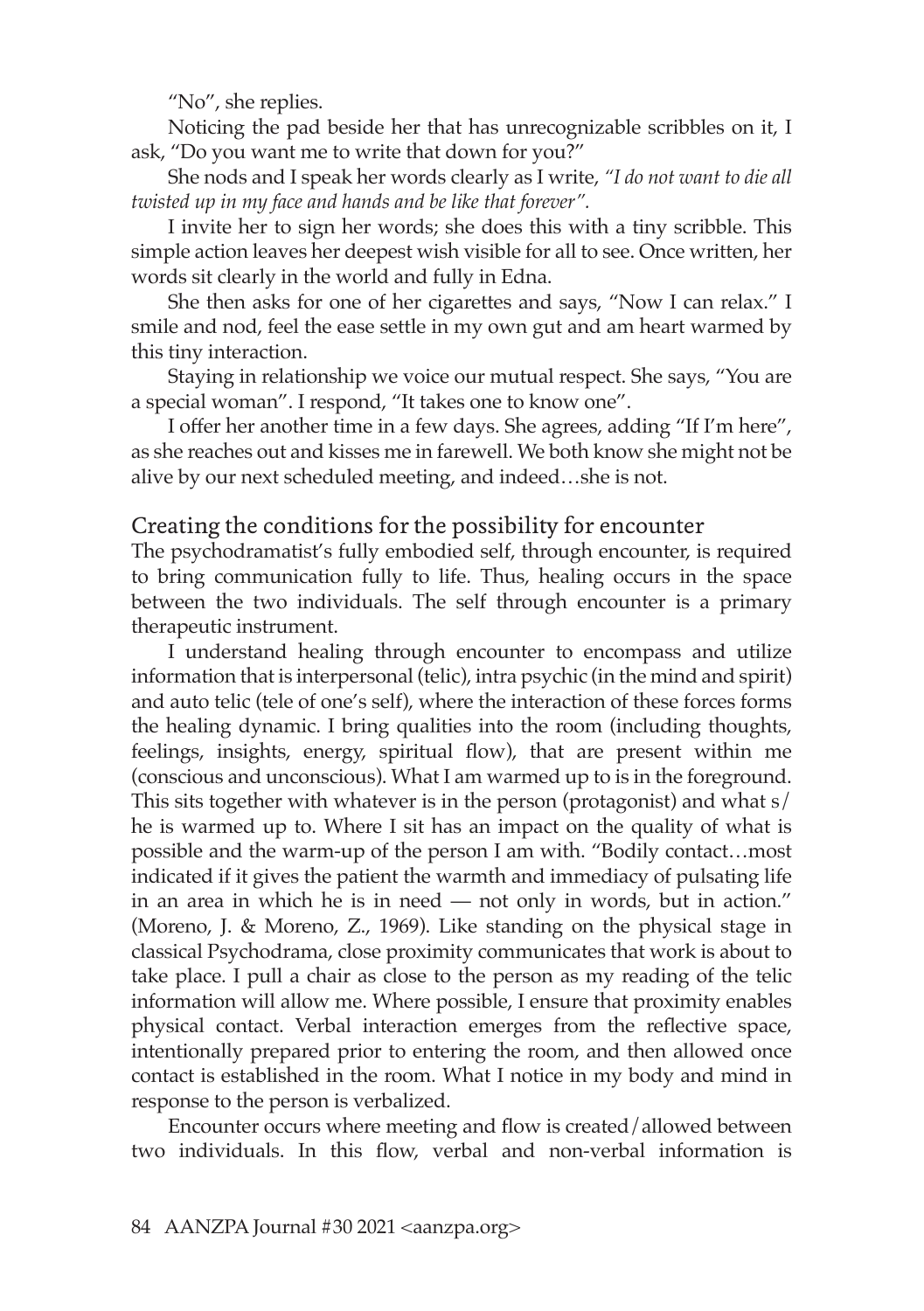communicated. In essence, there is an interplay of tele, intra psychic information and auto tele.

The encounter is an active, conscious and exacting process requiring attunement to self and other. Willingness to be alongside, to feel and tolerate one's own responses and those of the other, is required. This includes observing our own coping responses. When we stand on the psychodrama stage, we are not separate observers, empathic helpers, or curious reflective listeners. Psychodrama's intention is to be with and in; to double fully and be a dynamic, full auxiliary for the person while knowing the healing potential of the encounter.

This calls for boldness, imagination, risk taking and effective listening, including attention to feeling tone, subtle body language and energy shifts. It requires trust and giving voice to emerging unspoken communication; physical and emotional responses; hunches; images, sayings, song ditties and other prompts. These all emerge as auxiliaries in the work. Authentic responses in the here and now can emerge as laughter, tears, worry, anger or tenderness, agony or terror or possibly sorrowful farewells.

Contact beyond the superficial is only accomplished if we are settled and this is articulated in our demeanour. When sufficient availability is communicated then connection is possible because fear, busyness etc. do not form the foundation of the contact. When we listen and deeply respond to someone's sharing in our work, there is an unspoken subtext that says, "I can't go with you, but I can be with you now", separate from you and not separate from you, in the encounter where we both experience something of the essence of each other. Zerka Moreno describes this well when she writes of the double experience, "they are fused and separate and fused again" (Moreno, Z., 2006, p. 52).

Zerka Moreno (p.209) was clear about the necessity to not pre-empt the work, but to allow it to surface. She states, "The encounter is unprepared; it is not conducted or rehearsed in advance". More specifically, she reminds us that a "...predetermined course of action would prevent spontaneity for the patient, reduce the tele flowing from the patient to auxiliary and furthermore throw the ego off the therapeutic track" (p.39). Trusting our clients and using the method assists us to see through the dross to the heart of the matter sitting in front of us. When we make space for the encounter the layers of what is communicated are available. For example, in a client's withdrawal or fussing we may discover what else is irritating or worrying, what is avoided or what is difficult to bear.

Moreno understood the impact of full connection in relationships and how encounter addressed suffering. Our challenge is to stay alert to moments of disconnection, in ourselves and others and attend to what is discovered with spontaneity and creativity, to enable contact to be meaningful. *Through psychodrama I have realized the primary task of all therapeutic work is to 'be with',*